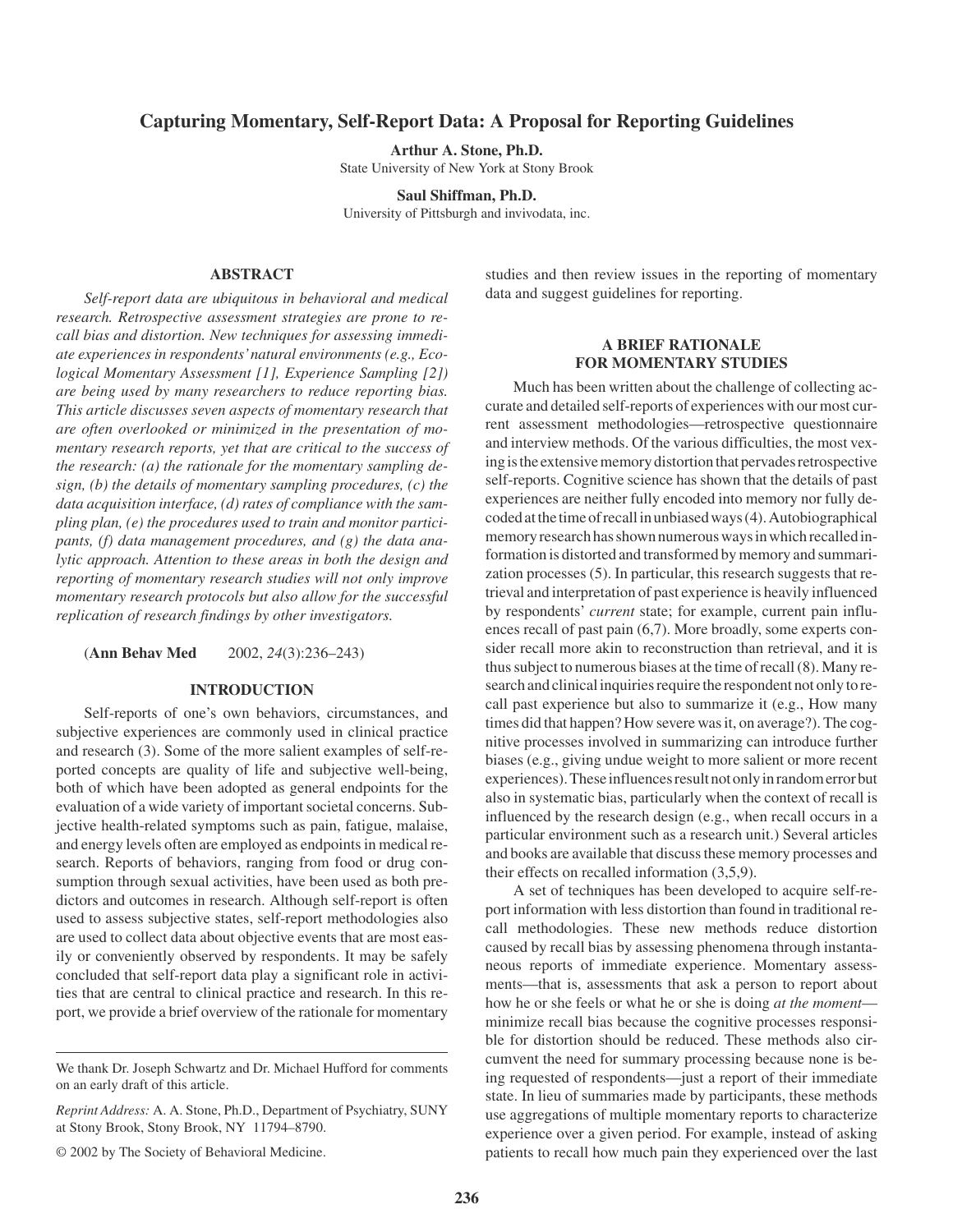*Volume 24, Number 3, 2002* **Guidelines for Momentary Research 237**

week, as is common in research practice and clinical care, momentary techniques might instead average randomly selected momentary reports of pain taken several times a day for the entire week (see 10,11). The reports are collected in people's natural environments to sample real-world experience and to avoid the bias potentially introduced by artificial reporting contexts. The family of techniques that use these strategies is often referred to as the Experience Sampling Method (ESM) (2) or as Ecological Momentary Assessment (EMA) (1). EMA is a more broadly defined construct than ESM. ESM has traditionally focused on random time sampling of experience, one important way of characterizing experience. EMA also includes other approaches, such as the recording of events. Although ESM has traditionally focused on private, subjective experience, EMA also explicitly includes self-reports of one's own behaviors and physiological measures.

EMA methods rely on sampling people's experiences. Although it might be preferable to have continuous online measures of self-reports and to summarize them, no methodology exists for obtaining such reports without extreme burden and intrusiveness for study participants or patients. The emphasis on sampling is an essential element of EMA. Momentary experience is expected to vary over time and to be influenced by a number of factors, some that may be relevant to a given study (e.g., medication regimen) and others that may not be (e.g., weather). Thus, the characterization of a person depends on representative sampling of momentary states to estimate the whole, much in the way that representative sampling of participants is seen as essential for valid inferences from a sample to a population of people.

Momentary data collection methods are increasingly appearing in literature as a method to capture people's experiences in the real world as they go about their everyday activities. The scope of these methods ranges from complex sampling schemes that assess participants several times a day to daily diaries completed once a day that are intended to avoid or reduce the problems of retrospection. To date, several special issues of scientific journals have been devoted to the topic, and several books, many book chapters, and dozens of articles have used the methodology (for overviews, see 3,12).

# **GUIDELINES FOR REPORTING MOMENTARY STUDIES**

Unlike other well-established methodologies, few standards or guidelines are available to counsel those contemplating using momentary methods and to inform the consumer of momentary research to determine whether techniques were properly implemented. As in any other area of methodology, understanding the details of the method is key to interpreting the resulting data; this requires that research reports include the relevant information. Research reports must meet two important criteria that go to the function of publication: First, they must allow the reader to interpret the findings in light of the particular research methods, including making comparisons across studies. Second, they must allow the reader, at least in principle, to replicate the study procedures. Meeting these objectives requires detailed reporting of methods and methodological findings. We propose a set of criteria that might serve as a starting point for informing users and consumers about momentary data collection methods. In doing so, we discuss many technical and conceptual aspects of conducting momentary research to show the importance of considering these topics and ensuring that descriptions of momentary protocols provide a level of detail that enables replication of the protocol. We hope these guidelines enable more effective communication among investigators conducting momentary research and more informed design and evaluation of momentary studies.

Although our primary focus is on standards for *reporting* EMA studies, this is inextricably tied to standards for *performing* EMA studies. In the course of proposing reporting standards, we describe why we believe certain aspects of the design and methods are crucial to the validity and interpretation of EMA research. Taking on this task, we understand that the guidelines presented will undoubtedly reflect our own emphases and concerns about conducting momentary studies. We fully expect readers of this article to form their own opinions about what is most important in the conduct and reporting of momentary research, and we believe that this will help the field advance. To aid readers of this report, we have summarized the major points discussed in Table 1.

# **Provide the Rationale for the Momentary Sampling Design**

One of the first and most basic questions an EMA researcher faces in constructing study design is the plan for sampling moments. It is essential to begin this task with a wellthought-out set of research questions and then to fashion the sampling scheme to match those questions. An example is presented to show how specific hypotheses inform the development of the sampling scheme. More detail about sampling strategies can be found in Delespaul (13) and Reis and Gable (12).

We posit a hypothetical study examining daily level of pain in two groups in which one group receives a new treatment for pain reduction and the other group receives placebo treatment. The key to this study hinges on the idea that "daily level of pain" is the desired outcome measure. An EMA approach aims to assess daily experience by obtaining a representative sample of moments throughout the day. The reason for this approach involves two key factors. The first is based on our preference for a momentary approach to reduce recall bias, which means that we will ask about pain experienced at the moment as opposed to the recall of pain over several hours. Because we expect that pain will vary considerably from moment to moment (because of a host of psychological, biological, and environmental factors), we believe we should sample multiple moments so that our summary measure adequately represents the pain experienced throughout the day. Representatively sampling moments, the second factor, is necessary so that our samples are not entrained to particular situations or conditions that might be systematically related to pain level. For example, daily sampling at noon could bias reports given the high probability that situational factors associated with lunch could influence the reports.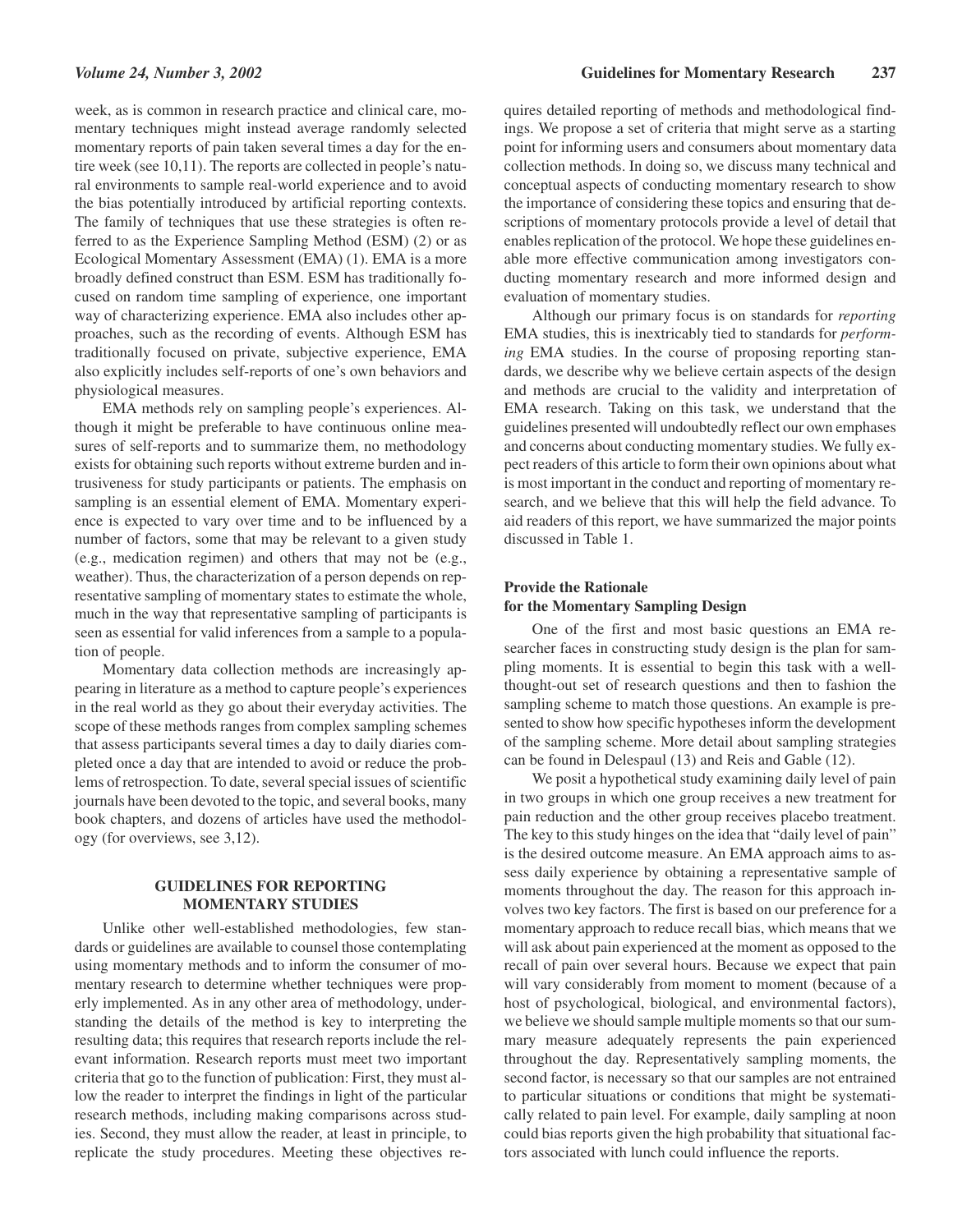| TABLE 1                                           |
|---------------------------------------------------|
| Summary of Design Issues and Reporting Guidelines |

| Design Issue                           | <b>Reporting Guidelines</b>                                                                                                                                                                                                                                                                               |
|----------------------------------------|-----------------------------------------------------------------------------------------------------------------------------------------------------------------------------------------------------------------------------------------------------------------------------------------------------------|
| Sampling                               | a. Rationale for sampling design<br>b. Sampling density and schedule<br>c. Implications for bias and validity                                                                                                                                                                                             |
| Momentary<br>procedures                | a. Description of prompting and recording<br>methods<br>b. Description and definition of<br>participant-initiated event entries<br>c. Description of how nonresponses are<br>handled<br>d. Whether response-delaying procedures<br>were available<br>e. Definition of an immediate and timely<br>response |
| Data acquisition<br>interface          | a. Description of physical characteristics of<br>diary or palmtop computer<br>b. Description of mode of item presentation<br>c. Discussion of important algorithm features<br>d. Text of items and response options and<br>how they were derived or modified                                              |
| Compliance                             | a. Rationale for compliance decisions<br>b. Presentation of systematic compliance<br>rates (% of required assessment episodes<br>completed)<br>c. Demonstration that compliance was<br>accurately and objectively assessed                                                                                |
| Participant training<br>and monitoring | a. Description of training procedures<br>b. Use of run-in or training periods<br>c. Procedures to enhance compliance                                                                                                                                                                                      |
| Data management<br>procedures          | a. Discuss data management decisions that<br>affect data analyses<br>b. Define missing data criteria and actions                                                                                                                                                                                          |
| Data analysis                          | a. Rationale for aggregated or disaggregated<br>approach<br>b. Clearly specified model used in analyses<br>c. Details of procedures, such as autocorrelation<br>approach, random effect levels                                                                                                            |

The best way to obtain a representative sampling is to ask participants to record their pain at random moments throughout the day. A stratified random sampling plan, a variant of pure random sampling of times and one of the more common EMA schemes, can work nicely to accomplish this aim. Briefly, a stratified sampling protocol randomly samples moments within blocks of times (e.g., 2-hr blocks) running throughout the day (13). A preprogrammed device such as a palmtop computer can provide an auditory signal that alerts the participant to make a recording. This scheme ensures that the entire waking day is covered and that the moments sampled within blocks are random (although some small restrictions could be added to enhance the plan). Again, the rationale underlying these decisions should be clearly presented in the write-up.

There is an important implication of saying that the *entire* day should be sampled to adequately address this question: Random sampling should begin from the point an individual awakens and should end when he or she goes to bed. This design feature was very difficult to implement with the early devices for signaling diary entries, such as pagers and preprogrammed wristwatches, because there was no practical way to make the signals conform to participants'schedules. Even individualizing prompt schedules to participants' typical daily schedules is not adequate, because participants' schedules are prone to natural variation. These variations are not random in nature (e.g., an individual is stressed and awakes earlier than usual or a weekend party lasts into the early morning) and omitting them threatens the validity of the resulting summary measure. Study reports should state what degree of time coverage was afforded by the sampling scheme, the rationale for that coverage, and the implications of any limitations on coverage.

The decision about how many samples or recordings per day are needed should also be guided by the nature of the phenomenon to be recorded. Referring to our example, knowledge about the behavior of pain intensity over the course of the day for instance, whether the pain is constant or episodic, the duration of an episode, and so forth—will inform the sampling density. Brief and infrequent episodes indicate that a high density of sampling is probably required, whereas longer episodes can be adequately assessed with a low density of sampling. It should also be noted that *very* brief episodes might never be captured by immediate momentary sampling, even when fairly dense sampling frequencies are employed. A variation of momentary reports that allows some retrospection might be necessary to capture such brief experiences.

Similarly, a daily sampling scheme also should be influenced by theoretical considerations. This is especially true when an investigator is interested in associations between two or more *within-subject* factors. In this case, a theoretical position about temporal relationships among the variables is critical for specifying the sampling scheme that provides an adequate test of the hypothesized associations. In our example, knowing the time lag from medication administration to pain assessment may be paramount for interpreting the pain data because pain relief is thought to decrease with increasing time from medication. In some instances, theory may justify a sampling scheme that oversamples certain times, based either on time of day or time since some event (e.g., 14). In any case, investigators should carefully consider how experience is sampled, taking into account the principles of representative sampling, their conception of the underlying phenomena, and the hypotheses being evaluated.

Having considered issues related to sampling, we next consider one of the most commonly used approaches to diary data: daily end-of-day (EOD) diaries. This approach has participants complete a diary at the end of the day, usually about the experiences and feelings of the entire day (e.g., assessing the day's mood, pain, or stressful events). Many researchers (including us) have used EOD study designs and have described the attractive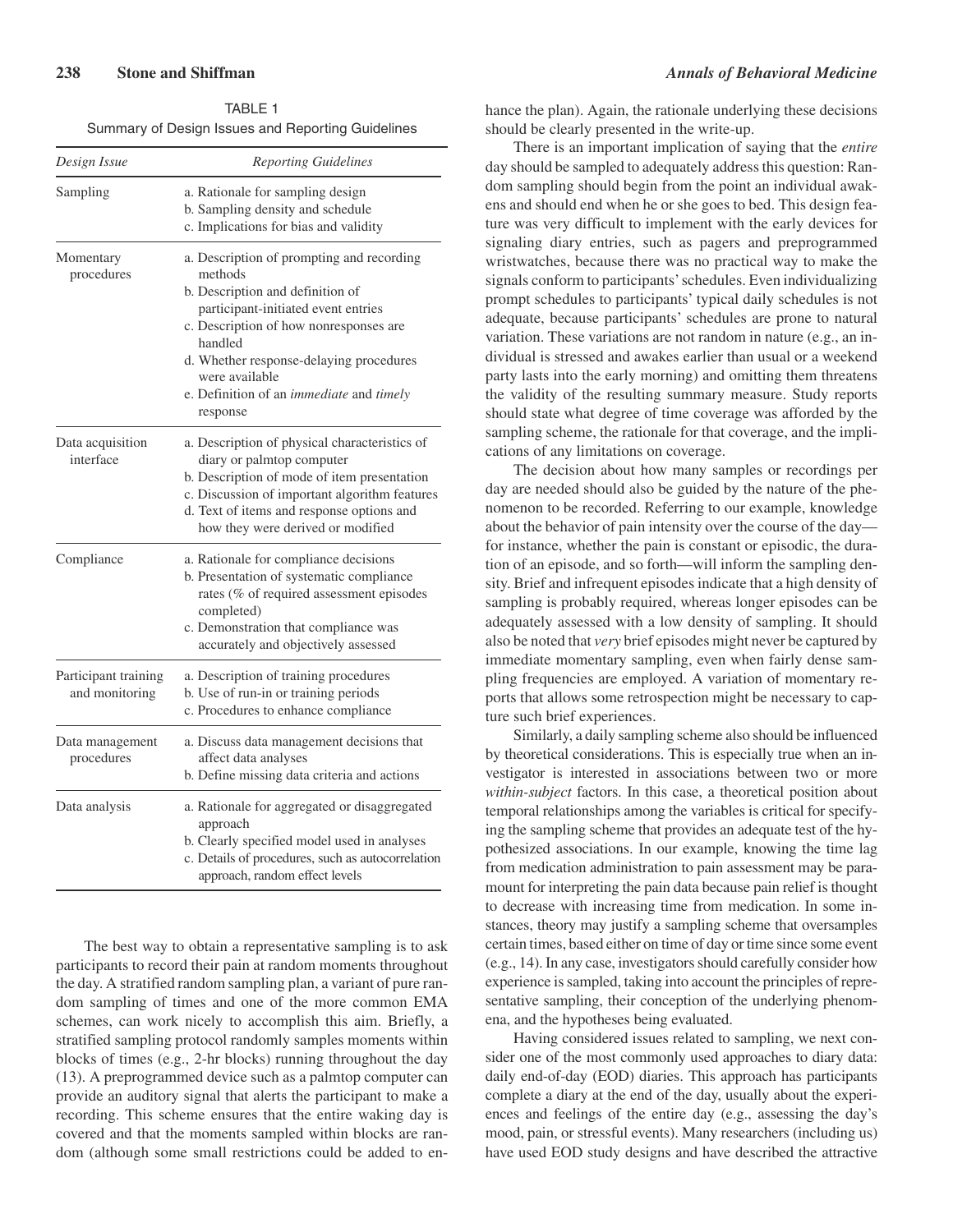features of EOD sampling designs (15). EOD studies generally do not impose excessive burden on participants and are thus very useful for studying people over long periods of time (e.g., many weeks or several months). However, it is notable that EOD approaches do not adopt a sampling approach. The data are collected at end of day as a matter of convenience and rely on recall rather than momentary report. This is problematic when the constructs to be measured are prone to recall bias even within a day. For example, many EOD designs ask participants to rate their mood for the entire day. This may be a problem because we know that mood fluctuates considerably over the course of a day. The EOD mood summaries, which rely on recall and summary processes, may be subject to recency, peak, and summary biases.

However, if a researcher is interested in salient and relatively discrete occurrences, such as a simple count of migraine headaches or significant arguments with spouses, then EOD recall methods may adequately capture the desired information. Investigators considering EOD methods also should consider that the end of the day is not a representative timepoint for many subjective states (e.g., participants are likely to be tired, at home, not engaged in work). This adds to the potential for recall bias in EOD reports. In summary, careful thought must always go into the decision about the degree of retrospection acceptable considering whatever is known about the construct in question and about the rationale for selecting the timing of recording. The rationale for the decision should be reported in the introduction to the article.

Careful thought is needed to decide the number of days to be sampled and the arrangement of those days over time (e.g., consecutive days or separated by some interval over a longer period). One consideration in our example is the degree of stability of pain over days (16). Generally, there is no simple answer to the question, "How many samples per day should be taken and for how many days?" Increasing the number of samples each day clearly provides increased temporal resolution and statistical reliability, but it also increases the burden to participants. However, studying people over longer intervals (more days) may increase generalizability in terms of days and allow one to observe a greater range of response. Statistical power also is affected by the number of samples per day and the number of days in the protocol. However, how power is affected depends on the nature of the hypothesis being testing (e.g., between persons versus within persons) and the sources of variability in the outcome variables. Interested readers should refer to the work of Raudenbush (17) on this topic. In summary, considerations of sampling design do not lend themselves to formulaic answers but require careful weighing of theoretical and statistical, as well as practical, considerations.

### **Specify the Details of Sampling Procedures**

Once the type of sampling scheme has been determined, a number of decisions must be made concerning the implementation of the scheme. Although this may at first glance appear to be a minor detail deserving only passing attention, many of the decisions have important implications for evaluating the validity of the assessment methodology.

*Participant discretion in responding.* A research report should describe any provision that allows participants to select when they record their data. When participants can select the timing of recording, bias may inadvertently be introduced (e.g., participants may remember to make reports of pain when they are feeling especially sharp pain or may find it more convenient to make reports when they are free of pain). If momentary assessments are to be made at particular times of day, the report should provide data about participants' reported or documented compliance with the prescribed times.

*Missing and delayed data.* For many reasons, participants will, on occasion, not respond to the signal to make a momentary recording. The signaling device (pager, watch, palmtop) may fail, or participants may not perceive the signal because the signaling device has been left at some distance from them or they may be in an environment where the signal is drowned out by other noises (e.g., a sporting event). Not much can be done in this case, and resulting data should be recorded as missing. A description of how signaling was implemented may be essential to understanding any biases that may have been introduced by the particulars of the signaling method.

In circumstances when the participant is unable to respond immediately to the prompt, the investigator has alternatives regarding the protocol. One alternative is to instruct the participant to simply ignore the prompt and resume data entry at the next signal. A second option is to allow the participant to complete the assessment some time later, but this option raises a question about what the target of the reporting should be: a recollection of the experience at the time of the missed signal or the experience at the (delayed) moment of recording? If the former, then we must ask ourselves how much elapsed time from the original signal is acceptable to consider the recollection valid? For example, some researchers are sanguine about recollections made within 5 to 10 min of the prompt (generally, we are) but would be uncomfortable with delays of 30 min or more, fearing systematic bias akin to those associated with longer recall periods. These decisions need to be made thoughtfully and should be clearly presented in research reports. It is desirable to present an analysis contrasting immediate and delayed responses to assess potential bias.

Programs for computerized EMA have been developed that allow participants to delay making an entry if they are unable to respond when signaled.1 Some programs allow repeated delays that can result in an entry being made many minutes after the original signal. Although these entries may be viewed as valid by the investigators, it is incumbent upon investigators to inform the reader regarding definitions of an acceptable response. It is significant that early signaling methods (pagers and wristwatches) did not allow for this flexibility and did not provide information about when a response was actually recorded, a point we return to later.

<sup>1</sup>Some of these programs also allow the participant to specify a reason for the delay in response, which can be useful for interpreting the data.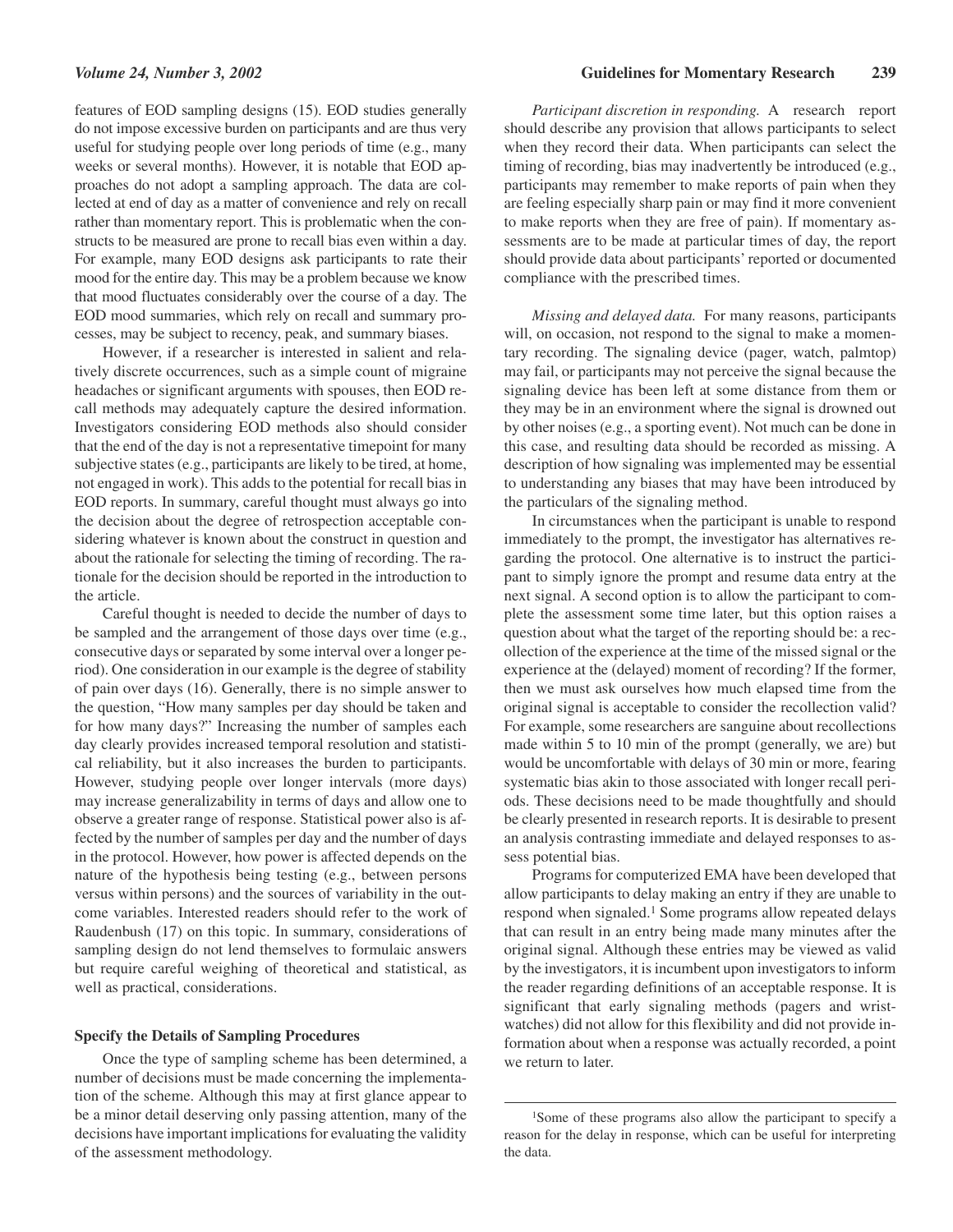*Suspension of prompting.* Another feature of sophisticated computer EMA solutions is the option to suspend signaling for a period of time when auditory signals would be embarrassing or inconvenient. The duration of this period may range from a few minutes to several hours, although participants also may have the capability to discontinue the suspension if their circumstances change. Applied judiciously, such provisions may help participants adapt a demanding protocol to their daily lives. If overused, such provisions can undermine a well-conceived momentary sampling plan, and the frequency and duration of such suspensions of sampling should be reported so that readers can make their own appraisal of the data.

#### **Describe the Data Acquisition Interface**

Successful EMA applications are based on many factors, including user-friendliness, simplicity of design, and thoughtful uses of response interfaces. By the latter, we mean the various ways that participants can indicate their responses on either paper diaries or the screens of palmtop devices. Of course, the concerns we discuss apply to the design of any questionnaire, but EMA applications present two additional issues. First, participants will be assessed frequently, usually many times a day. This means that each sampling occasion must be relatively brief (e.g., 1 to 3 min). Otherwise, participants may quickly become annoyed with the task, which results in poor compliance (assessments either not completed or completed sloppily) and dissatisfaction with the study. Care in the design of questions and response formats can greatly reduce the burden by enabling minimal response time and by making the task more pleasant. To date, this important practical issue has not received much attention in the momentary assessment literature. Research reports should communicate how questions were presented and how responses were gathered.

The second set of concerns is based on the unique formatting demands that EMA diaries have. So that they may be easily carried throughout the day, EMA diaries use very small formats, ranging from pocket-sized booklets (for written diaries) to small palmtop computer screens (such as personal digital assistants). This small format means that compared with typical questionnaires, relatively little real estate is available for questions and response keys. Because questions are often presented in a telegraphic format to conserve space, care must be taken to ensure that the original meaning of the full question (and responses) are preserved in the momentary application. Additionally, because EMA items are presented multiple times, brevity and clarity are important virtues: Participants simply stop "seeing" items that are long or verbose. We recommend that investigators consider the optimal display of items for an EMA application and routinely report the text of their primary EMA questions and any procedures undertaken to "translate" items from their original versions and to validate the translation.

A corollary of this issue arises from the flexibility that is possible with palmtop computers. Many palmtop applications run real-time algorithms that alter their behavior according to predefined parameters set by the programmer. For example, in one of our own studies, the sampling rate increased when participants in-

dicated that they were experiencing moderate or high levels of psychological stress (18). Other investigators have used similar branching schemes to change the question content presented to participantsbasedonresponsestoearlierquestions(e.g.,skip-out routines). Although this plasticity is welcome and empowering to creative research protocols, it creates a level of complexity previously unknown to the field.<sup>2</sup> For this reason, we believe it is necessary for investigators to report on the algorithm employed for computer-based EMA applications in the Methods section of the resulting paper. Only the essential principles need be reported to allow other investigators to replicate the study.

#### **Report Compliance with the Sampling Plan**

Success of an EMA study depends on a high degree of participant compliance with the sampling scheme protocol; the validity of the assessment scheme is threatened by noncompliance. Using the pain example presented earlier, if participants did not respond to a high proportion of prompts, say 20% or more, the investigator might question the representativeness of the sampling3 and, thus, the validity and generalizability of the findings. Random noncompliance is certainly more acceptable than systematic noncompliance, but we believe that most noncompliance is systematic rather than random. Using pain as an example, it is easy to imagine ways that pain intensity could systematically influence responding. When in considerable pain, participants might choose to ignore a prompt because it is too overwhelming given their current condition; in doing so, the resulting average level of pain for the period studied would be falsely underestimated (the variability of momentary pain scores would be reduced as well). Alternatively, participants may not complete a signaled assessment when free of pain, mistakenly believing that the researchers are only interested in reports when the patient is in pain. The effect of this response behavior would be to increase overall pain summary scores because pain-free intervals would be systematically underrepresented. Effective training in the momentary protocol, discussed later, may largely eliminate this type of response bias. Our point, though, is that missing data are likely to be systematic and may be a threat to a study's validity.

A related issue involves the possibility that participants are not completing momentary reports according to the protocol but are completing reports at a later time. An extreme example of this problem occurs when an entire day's reports are hoarded and completed at the end of the day or, even worse, days later. Furthermore, participants may indicate that they have completed the reports according to the protocol schedule when in truth they completed the reports at another time. This deception may at first glance appear unlikely, but recent studies of patient compliance with medication regimens suggest this occurs fre-

<sup>2</sup>This complexity also increases the probability of errors in programming that may be especially hard to detect in field applications. Extensive pretesting and validation of EMA computer programs is essential.

<sup>3</sup>This criterion level of response is arbitrary, and an argument could be made that it should be considerably more stringent depending on the reasons for the missing data.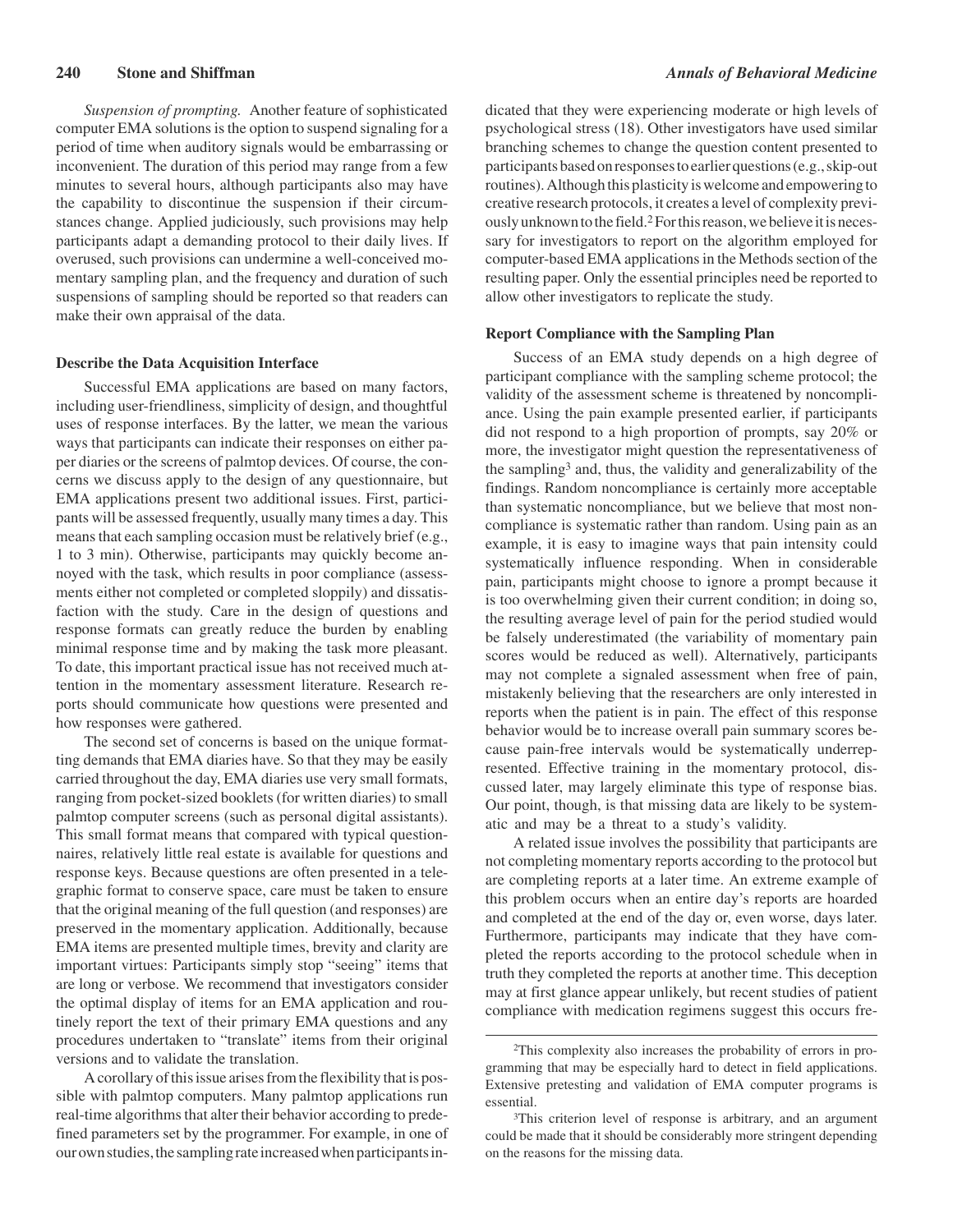quently (19). For instance, studies using aerosol inhalers outfitted with electronics to monitor when a patient used the device have shown quite dramatic instances of hoarding wherein many doses of medication were logged by patients immediately before a scheduled appointment with their physician (20).

Measurement of compliance is difficult when responses are recorded on paper. The investigator knows when the recordings were *to be made* and what date and time *were entered* on the record form, but there is no way of knowing when responses were actually recorded. Some investigators have developed procedures wherein diaries are returned to the investigator on the day following completion, allowing the investigator to check postmarks. At best, this procedure only ensures that responses have not been delayed longer than 24 hr. However, participants could still complete diaries the day after they should have been completed and still meet the study postmark criteria. Other investigators have developed ingenious schemes wherein a programmed wristwatch provides a unique numerical code at the time of the signal and the code is to be recorded on the diary. This procedure probably improves compliance given the message it explicitly imparts to participants about compliance, but participants may defeat the plan by jotting down the codes and entering them later when the entire diary is completed. Of concern is that there have been some informal reports of this happening based on participant debriefing at the close of studies.

We recently completed a study that confirmed our concerns about compliance with paper-and-pencil diaries (21). Using a specially instrumented paper diary binder that enabled us to covertly monitor the openings and closings of the diary (with a computer embedded in the diary), we were able to document actual timely completion of diaries and compare it with the time and date participants entered on the written diary cards. Across a 3-week reporting period, participants submitted cards corresponding to 90% of the assessment occasions. However, only 11% of entries were actually compliant (based on the diary binder being open and having a completed diary card for the corresponding time). Moreover, there were indications of frequent hoarding of diaries across days. This result suggests that poor compliance is a major issue in research using paper diaries.

A solution to accurate recording of compliance is to have a mechanism wherein each diary completion is time and date stamped in real time in a manner that is not accessible to participants. This has been implemented in several palmtop EMA solutions, and we strongly recommend this approach. Without such procedures, the investigator simply will not know the true degree of compliance. However, if faced with the absolute necessity of having to run a protocol without objective time and date stamping, we recommend that a thorough debriefing of participants be included in the protocol because some studies have shown that a portion of noncompliant individuals readily admit to their noncompliance and, somewhat surprisingly, to their faking of timely reports (19). It is essential that methods for ascertaining compliance be included in scientific reports along with the resulting data.

Beyond assessing and recording compliance, investigators should do what they can to achieve high compliance. This often

requires a combination of participant training, monitoring and feedback, incentives, and other procedures (22). For example, the study reported with paper diaries also examined compliance rates with a similar protocol using an electronic diary and compliance-enhancing procedures. The electronic diary system achieved 94% compliance.

We have four recommendations concerning reporting of compliance. First, investigators should always report the missing data rates in detail. We have seen momentary studies in which no mention is made of missing data, implying the improbable situation in which the completion rate was 100%. In addition to reporting the average number of missed assessments, the report also should characterize the range. Analyses should consider whether participants' missing data rates are associated with the time of day. Second, the "rules" an investigator uses for designating a diary or a participant as valid or invalid should be explicitly stated and justified. The number of participants excluded on these grounds should be reported, and attention should be paid to the potential for group differences and attendant bias. Again, this will provide consumers of the research with adequate information to replicate the data management scheme employed in a particular study and to assess the validity of the reported findings. Third, compliance should be assessed against the original participant protocol. Specifically, investigators should report the percentage of study assessments that were missed. The definition of compliance should correspond exactly to the original protocol specification rather than define some new (more liberal) standard for compliance (e.g., 23). Fourth, we believe it is now incumbent on researchers to demonstrate that their compliance rates are accurate, given the data we presented from the instrumented diary study.

# **Report the Procedures Used to Train and Monitor Participants**

EMA studies usually place considerable demands on participants. They must be willing to complete repeated assessments in a timely way. In sampling protocols, they must be willing to be signaled throughout their waking days, must carry materials with them at all times, and must be willing to devote considerable time and effort to a project. Therefore, participants in momentary studies require thorough knowledge of what is expected of them and thorough training in the materials they will be using. Effective training improves compliance and increases the likelihood that procedures are followed correctly, especially when participants are viewed as partners in the research endeavor.

Some investigators have opted for extensive training on procedures, including training on the meaning of items and the available alternative responses. The return on investment in training is likely to be favorable because participants complete the assessment many times. Documentation also may be provided in the assessment itself, whether on paper or on computer. Such training should be documented in the research report.

To date, we have seen only sparse descriptions of training methods in the Procedure sections of papers employing momentary methods. Nevertheless, we know that the range of training experiencesofferedbyEMAinvestigatorsisbroad.Someinvesti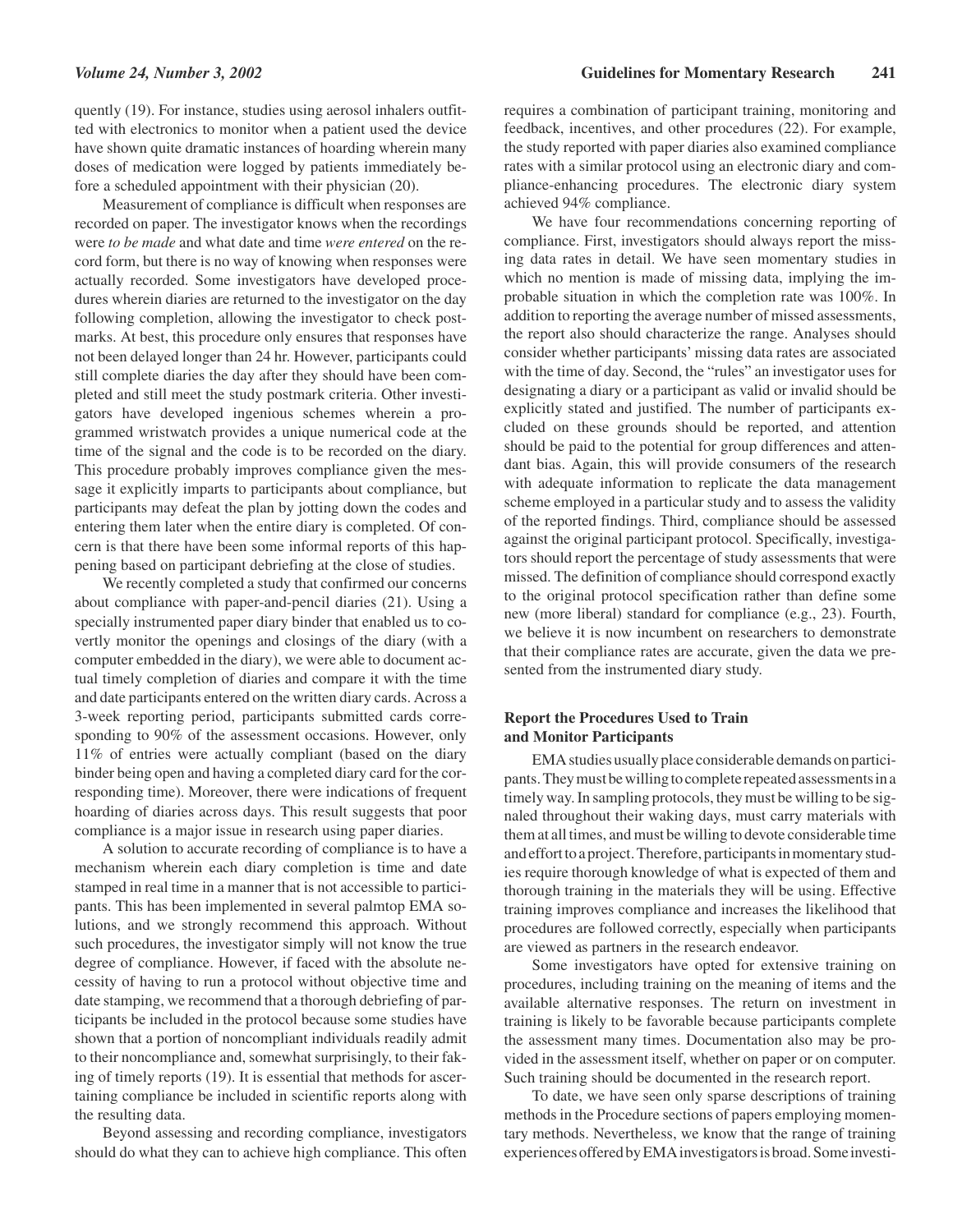gators employ rather causal, individualized training, whereas others employ systematic, comprehensive training involving demonstrations of momentary data collection and participant practice with feedback during the training. Some investigators extend training into the field by having participants use the diary for several days and then return for feedback about their data. In some cases, feedback continues periodically throughout the study. We strongly suspect that the thoroughness of the training and feedback given to participants affects compliance and the validity of the data. It is difficult to interpret the missing data rates (if reported) without knowledge of the training methods. Just as important, the field will not advance unless investigators are able to replicate each other's findings; this is impossible to do accurately without the provision of training details. Training may be especially important for protocols using palmtop computers because some participants may not be familiar with these devices. In any case, procedures for training and for providing technical support and feedback (if any) to participants should be reported.

#### **Report on the Data Management Procedures**

One of the surprising discoveries that confronts a first-time momentary investigator is the mountain of data these techniques generate. A relatively simple protocol with 50 participants reporting on their pain, affect, and environmental settings (e.g., activity, place) eight times a day for 1 week will generate more than 50,000 data points (assuming 20 data items per momentary assessment). If the protocol is implemented on a palmtop computer running a sophisticated EMA program, then the number of data points may increase dramatically because there are many additional records generated each day concerning other transactions and compliance-related data. More complex protocols generate much more data.

The investigator must design a plan for checking the data to ensure that they are valid and should describe data-handling methods well enough that other investigators know exactly what was done. Data management procedures are needed in all empirical investigations, but data from EMA studies require many decisions not faced by studies that yield less complex data sets. A couple of examples provide the reader with a sense of these decisions. In the pain study described earlier, let us imagine that a participant went to a party and did not go to sleep until 2 a.m. Should the pain reports that occurred after midnight be included as part of the 1st or 2nd day? This decision may have important implications for day-of-the-week analyses, for instance. Another example concerns how a partially completed diary should be handled. What proportion of data is required to count a set of entries as missing? There are a host of decisions along these lines that experienced EMA investigators are all too familiar with. In the spirit of full disclosure, we suggest that investigators carefully consider which of their decisions have implications for the analyses and report those in their papers.

### **Describe the Data Analysis Approach**

The volume of data referred to earlier must not only be managed but also be analyzed. As with all large, complex data sets, an a priori plan of attack that sets the course for analyses is

incredibly important, lest the researcher become caught up in pursuing incidental analyses. Because analysis of EMA data is not a settled area, descriptions of the precise methods and statistical procedures that were used for analyzing the data and testing hypotheses should be reported. Many standard statistical techniques (e.g., repeated measures analysis of variance, ordinary least squares regression) are usually appropriate methods of analysis if the momentary data have been aggregated to the subject level. Even so, aggregate momentary data present unusual, though manageable, issues that must be addressed in the report (e.g., whether the number of observations in the aggregate varies across participants and leads to differential reliability). As we and others have previously discussed (24–27), different methods are needed when the momentary data are not aggregated. Investigators should discuss the rationale for selection of aggregate or disaggregate analysis and report them in enough detail so that other investigators are able to reproduce their analytic methods. Because different modes of analysis are available, care must be taken that the analytic approach matches the hypothesis being pursued. Again, experienced EMA investigators are familiar with the vagaries of these complex analytic procedures, which demand not only technical expertise but also experience with complex statistics and unusual data structures (e.g., such as when a maximum likelihood procedure converges to a local minimum or choosing the particular autocorrelation structure that best fits the observations).

### **CONCLUSION**

We recognize there are no hard and fast rules about conducting studies and publishing their results in any area of research. Nevertheless, given the burgeoning interest in EMA approaches to self-reported phenomena and our own experience with these methods, as well as the fact that EMA studies require particularly careful thought in conception, design, implementation, analysis, and reporting, we think it reasonable to propose these general guidelines. We also wish to acknowledge there are issues we have not discussed that are nonetheless important for this research area. As a starting point, however, we believe it is essential for EMA studies to adopt and convey a systematic approach to sampling and assessment and for papers reporting EMA studies to contain standard and detailed accounts of the methods and methodological results. This approach will allow readers to better interpret EMA findings and, over time, will allow the field to assess the suitability of diverse methodological approaches. It is our hope that consideration of the factors discussed here will better enable researchers to make informed decisions about their momentary study designs and will result in more complete and useful published reports about their efforts.

#### **REFERENCES**

- (1) Stone A, Neale J, Cox D, et al.: Daily events are associated with a secretory response to an oral antigen in humans. *Health Psychology.* 1994, *13:*440–446.
- (2) DeVries M: *The Experience of Psychopathology.* Cambridge, England: Cambridge University Press, 1992.